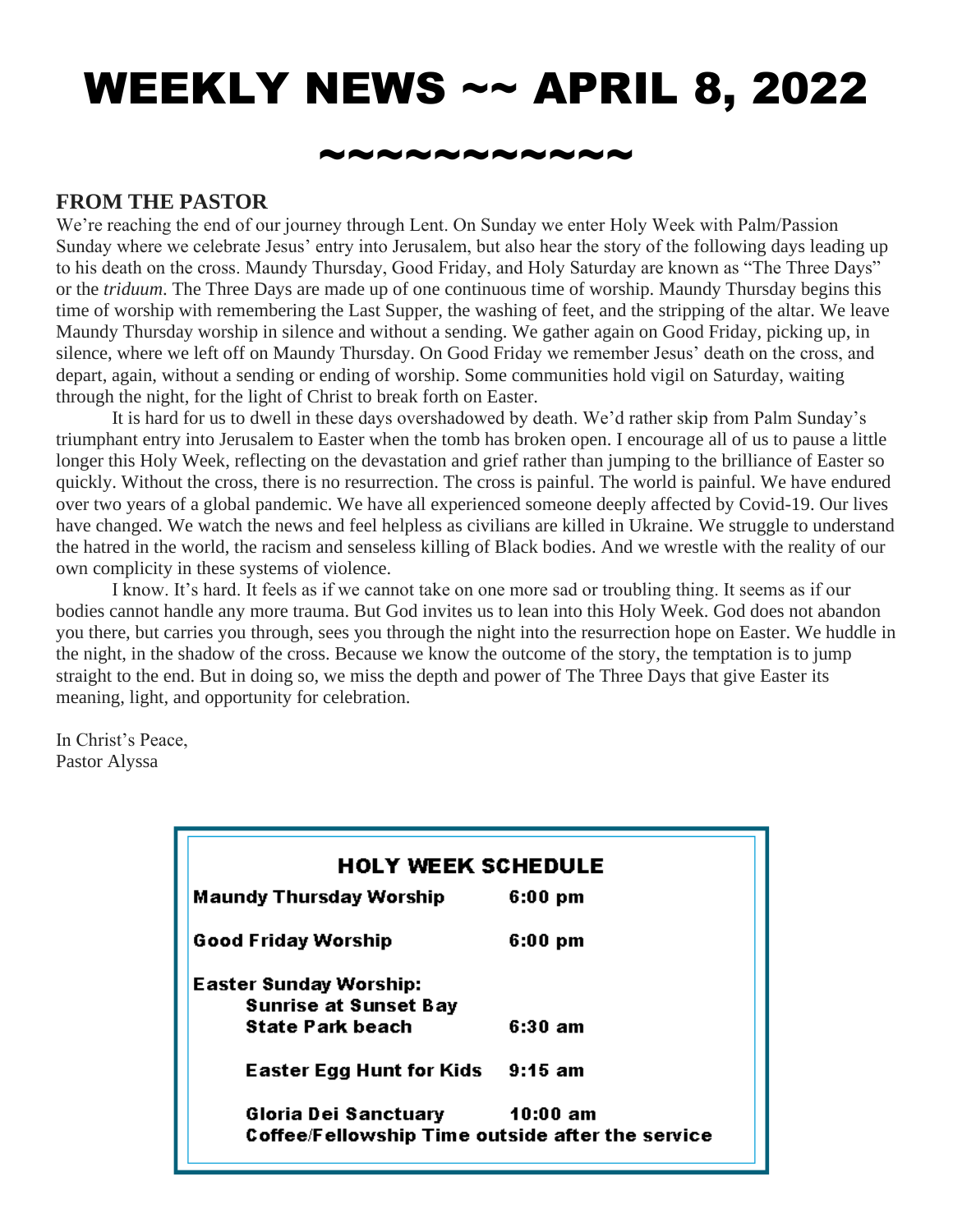### **READERS, GREETERS, AND USHERS NEEDED!**

With Holy Week upon us and In-Person worship happening, we need some help! We need a reader and two ushers for the Maundy Thursday service, April 14, and four readers for Good Friday, April 15. If we have people who would like to serve as greeters at those services, we welcome them, as well!

## **OFFICE PUBLICATION DEADLINES**

As we continue to worship in person and return to in-person activities, there are adjustments being made in bulletins and other communication pieces that are developed in the office. Going forward, announcements for the following Sunday's bulletin must be to the office no later than 9 am Tuesday morning. Items for the Weekly News need to be to the office by noon on Thursdays, and Newsletter articles/submissions need to be in by 9 am on the 23rd of each month.

#### **MASTER CALENDAR**

There is a new Master Calendar in the office! It is for tracking ALL the activities that occur in the building at Gloria Dei (and off-site activities, too!) Please let the office know if you are going to be using the building for any reason so the calendar is correct. We want to avoid double-booking. According to Pastor Alyssa, ONLY Barbara is allowed to write on the calendar!

#### **OFFICE CLOSED**

The Church Office is scheduled to be closed on Good Friday, April 15, 2022.

#### **EASTER SUNRISE SERVICE**

**The Ecumenical Easter Sunrise Service returns this year! 6:30 am at Sunset Bay State Park beach. Look for the bonfire!** 



## **REQUEST FOR LABYRINTH**

Susan Paterson is requesting ground cover for the labyrinth. She would like low growing plants. There is plenty of moss, so no more moss is needed. Please contact Susan if you have questions, or bring your plants to the church and they will be held here for Susan to plant. Thank you!

#### **CARDS AND NOTES**

We received many Christmas cards and notes that are posted on the bulletin board in the Narthex. Please take a look to catch up with those who have moved away!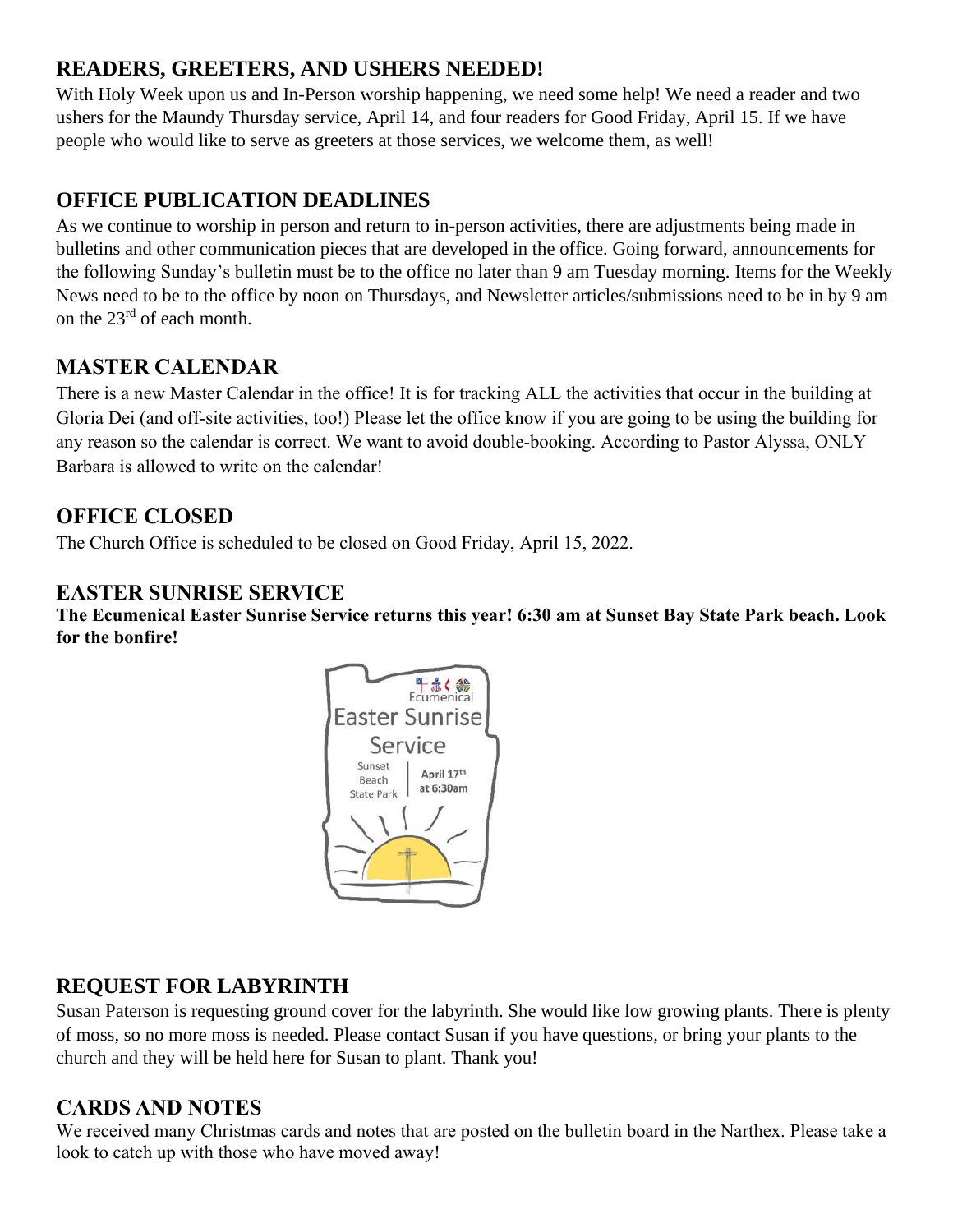#### **ATTENTION KNITTERS!**

We are meeting and knitting in person again! The meeting day and time has changed. The knitters now meet on Wednesdays at 1 pm. Please contact Karen Johnston or Stephanie Greim with questions. Masks and social distancing will still be required.

#### **SOUTH COAST HOSPICE IS LOOKING FOR VOLUNTEERS!**

Their patients need some company! Volunteers must be 18 or older. Training will be offered later in the year. Please call Amy Basil, Volunteer Manager, at 541-297-0035 to learn more.

#### **APRIL IS CHILD ABUSE PREVENTION MONTH!**

Gloria Dei is happy to join the community in raising awareness and helping prevent child abuse by placing a garden of pinwheel flowers on our property. The pinwheels support the Kid's Hope Center, which is located just down the road.

#### **FLORAL CROSS FOR EASTER!**

We will once again be decorating our floral cross on Easter Sunday morning, so please bring any flowers you might have blooming in your yard to add to our cross!

#### **EASTER EGG HUNT FOR KIDS!**

There will be an Easter Egg Hunt for children at 9:15 am on Easter Sunday. The Egg Hunt will be at the outside church. Bring your kids and a basket so they can have fun looking for eggs!

#### **LOST AND FOUND**

A red jacket was left at Lucy Johnson's house. It is now hanging in the Narthex at church. Please take a look if you've visited Lucy and may have left a jacket at her house!

## **Christ in Our Home for April - May - June is now available on the table in the Narthex!**

#### **CAMP LUTHERWOOD NEWS**

Camp Lutherwood is having Work Days on May 7 and June 4 from 10am to 3pm. Lunch is provided.

Contact the camp office at **541-998-6444** or **[office@lutherwoodoregon.org](mailto:office@lutherwoodoregon.org)** to RSVP!

Registration is also open for Summer Camp! [Find your camp and](https://r20.rs6.net/tn.jsp?f=001dmtYKospdyjyjXm3jkowSz6VIaRZAgqQpDgrVWGZev9gAN_5Q-rRKKlt0FaoPHhIYfCT_X8fT6Ft1WJ9QuSTdL8X1C8fYDTUb51zgj-XMO3R2jih819CZ0DJyPOLxGGD9BvJX2v5G0GMlAbGCAcCzSkeYPrb8Fw5BADZP4qiJN0=&c=yqK2lPsqPzvirJbPqp3pFA9wBR2sXaqWMu_eCRWrYU6DKGLbMyp4Ig==&ch=CQrLUfJBZCCA4VChOn8NdfjQ1RwhhZMp2aJ4vhZkl3VMnNX6RaJBzg==) register today!